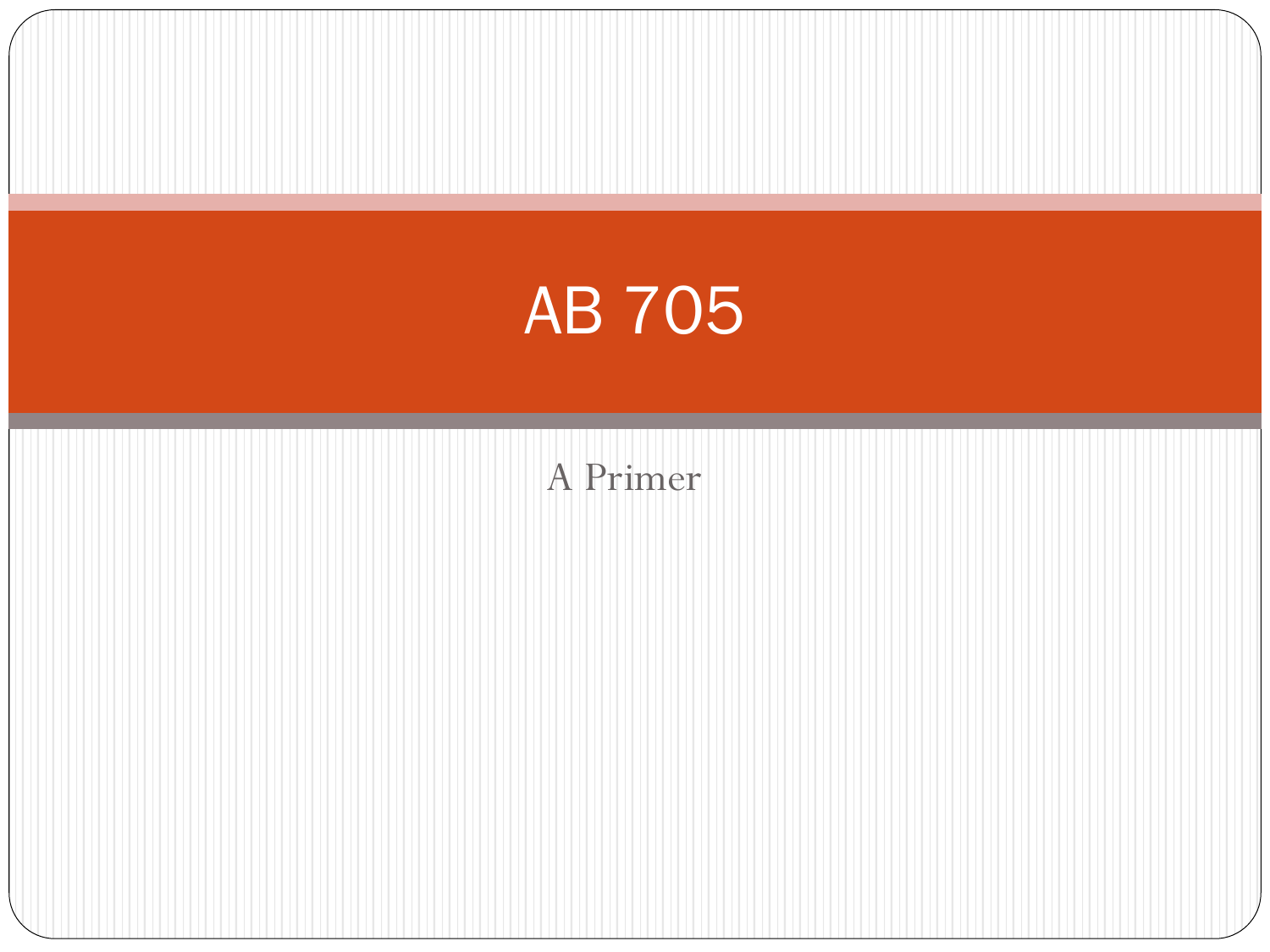#### AB 705--By Fall 2019 (See Timeline):

- Mandates the use of high school performance data for assessment and placement, citing the predictive validity of that preparation for success.
- Colleges must "maximize the probability that students will enter and complete transfer-level English and mathematics course work in one year."
- "A student enrolled in ESL will enter and complete degree and transfer requirements in English within three years."
- Funding for both AB 19 and Guided Pathways are contingent with compliance with AB 705.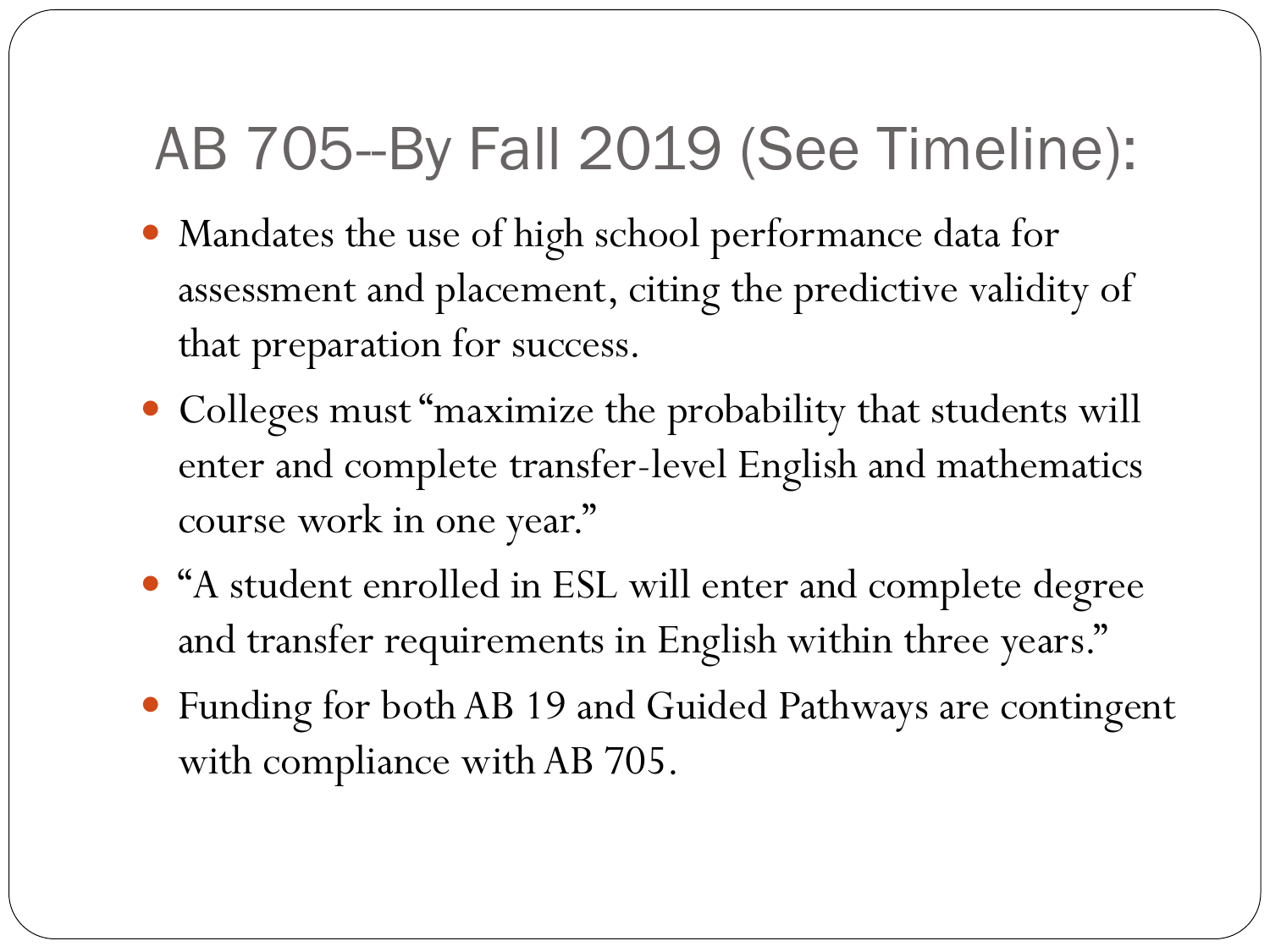#### Implementation--ESL

- ESL is not considered a remedial program students who enroll in ESL are foreign language learners.
- Sub-Committee working on implementation guidelines.

#### ESL Guidelines **PC ESL Program**

- The PC ESL program program was redesigned two years ago:
	- Five semester sequence leads directly into transfer English
	- All courses can be taken for credit or non-credit. Noncredit certificates are in place.
	- PC ESL program appears to meet the requirements of AB 705.
	- Have applied to send team to ESL strand of CAP summer workshop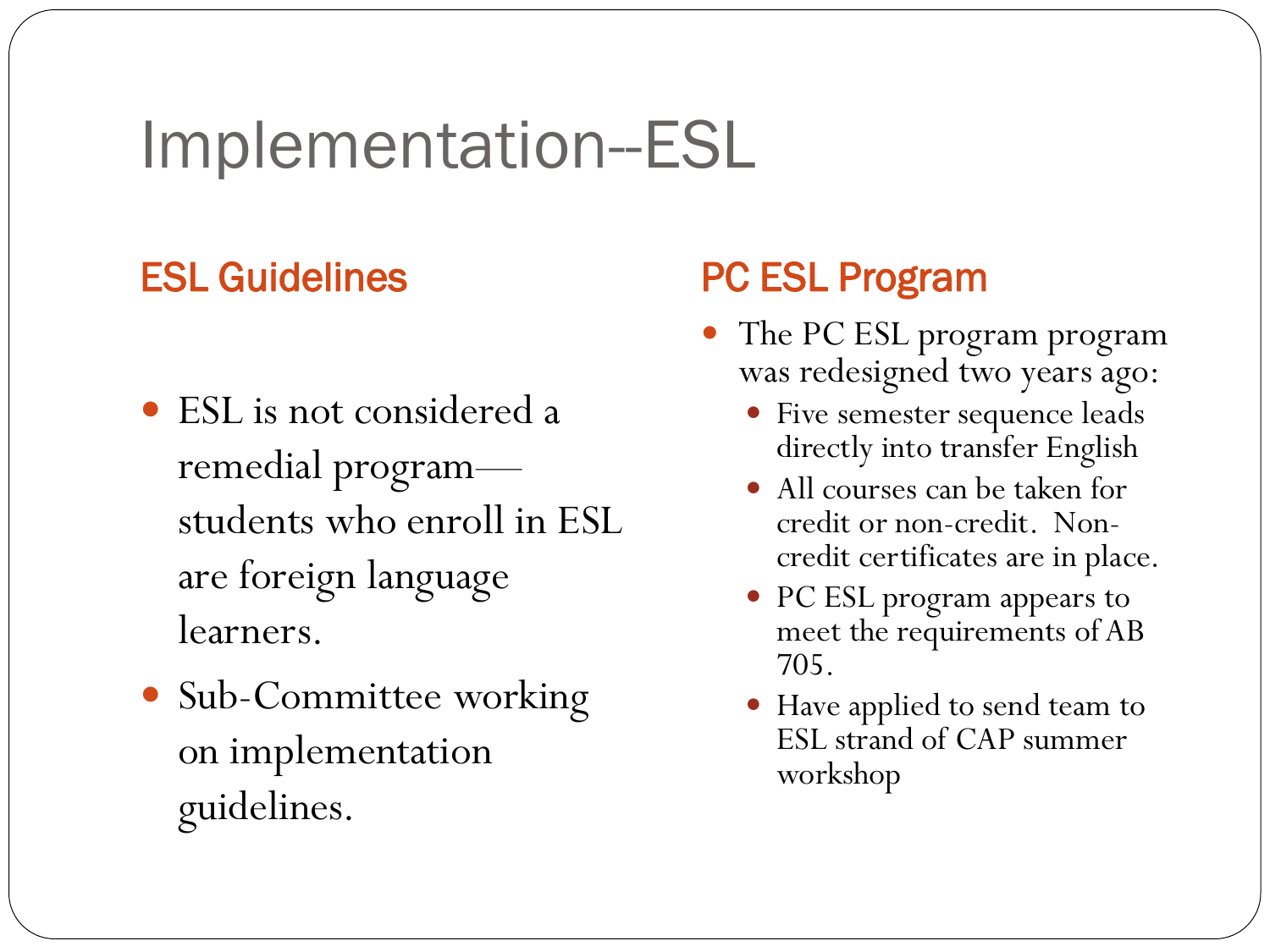#### Implementation—English (See Handout)

- Students can only be placed into remedial course work when they are "highly unlikely" to succeed.
- Based on attrition data in English, all students with a GPA >1.9 are more likely to succeed when placed directly into transfer level English—especially when they experience appropriate support. (Data presented below)
- Appropriate support includes: co-requisite basic skills support, embedded tutoring, supplemental instruction, etc.
- **Guidelines will result in the virtual elimination of Basic Skills English in the California community colleges.**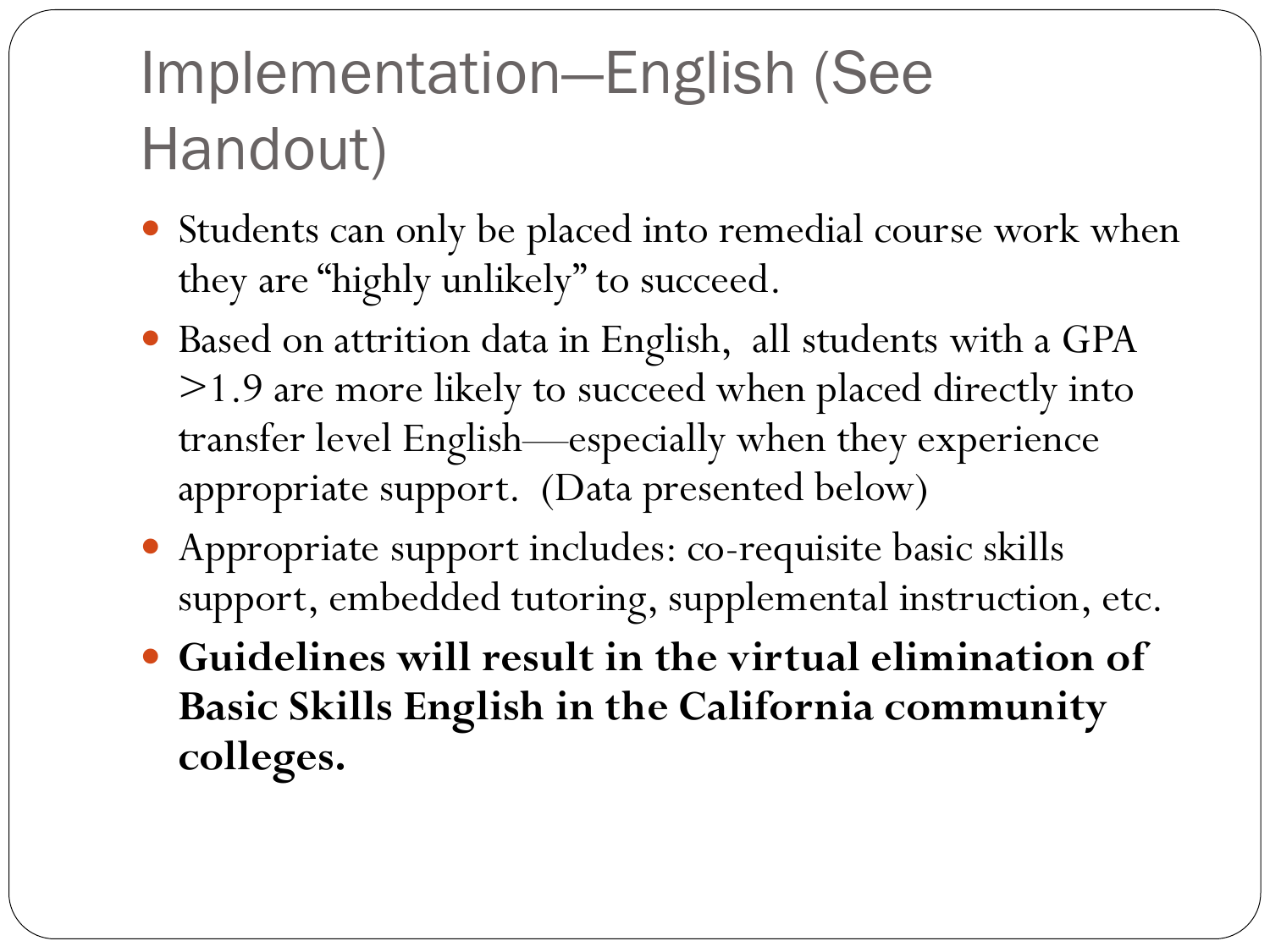# RP Group Presentation: Adapting MMAP to AB 705

https://assessment.cccco.edu/implementation-committee/

It's all about throughput.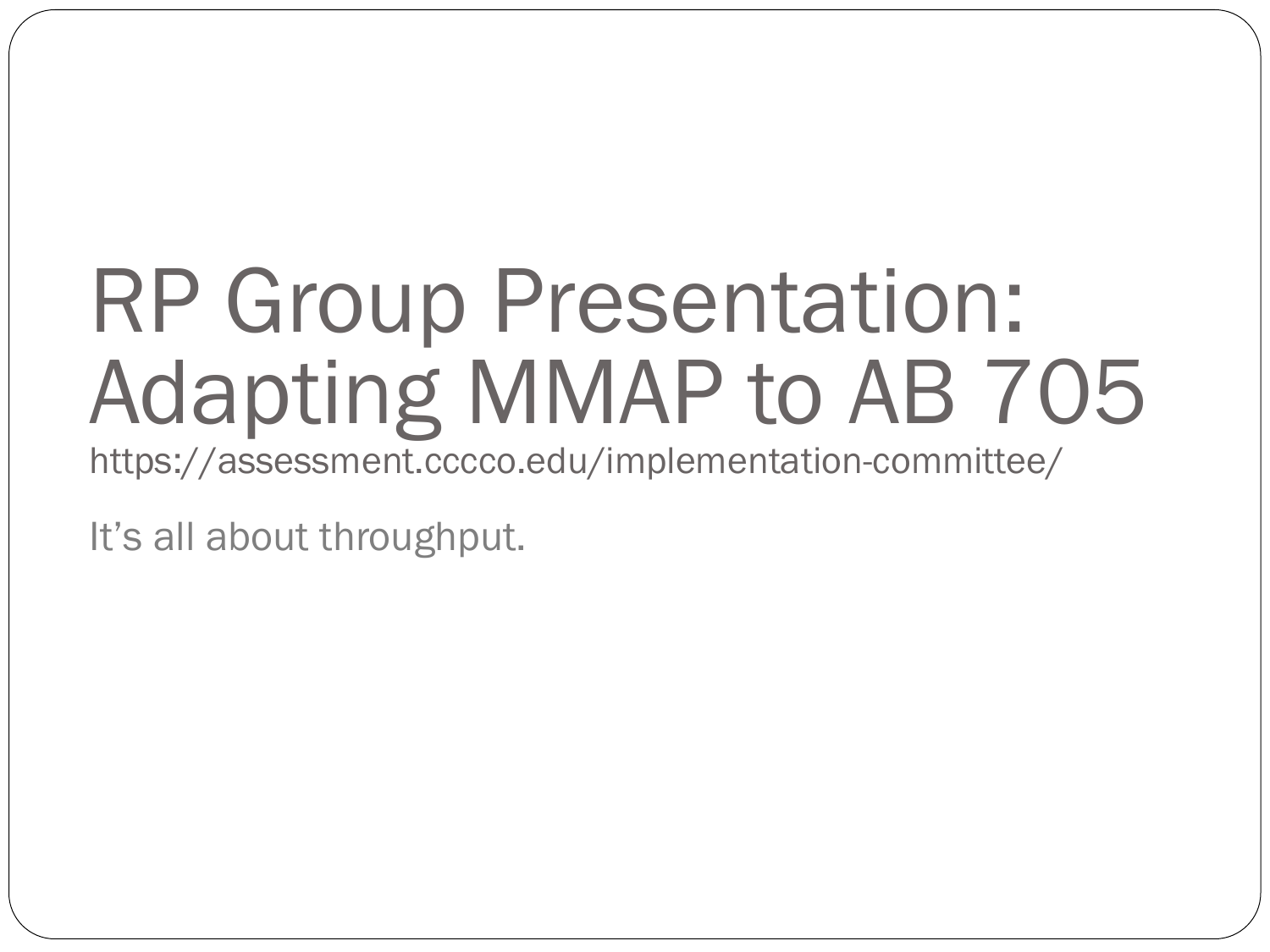## RP Group: Adapting MMAP to AB 705

- MMAP decision trees were based on identifying students who were highly likely to be successful
	- At least 70% probability of success in transfer-level
- Now, students can only be assigned to remediation if:
	- They are *highly unlikely* to succeed at the transfer-level class
	- **AND**
	- Remediation maximizes their probability of throughput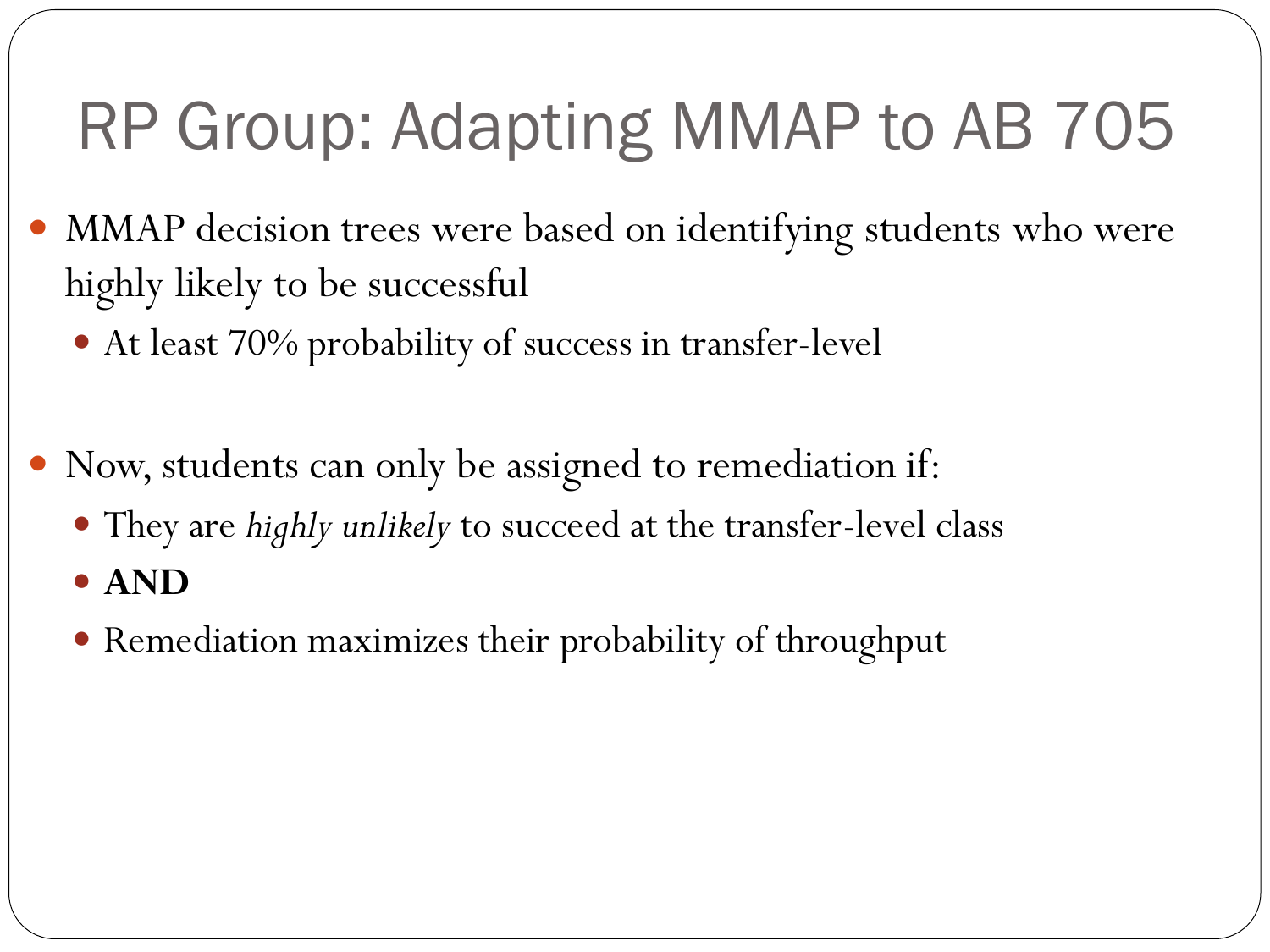#### RP Group: "What is a "Throughput Rate"?

- The probability of getting to and through a gateway course within a specified period of time.
- Throughput rate (AB 705): The proportion of a cohort of students who complete the transferable or gateway math or English course within two primary semesters or three primary quarters of entering their first course in the sequence.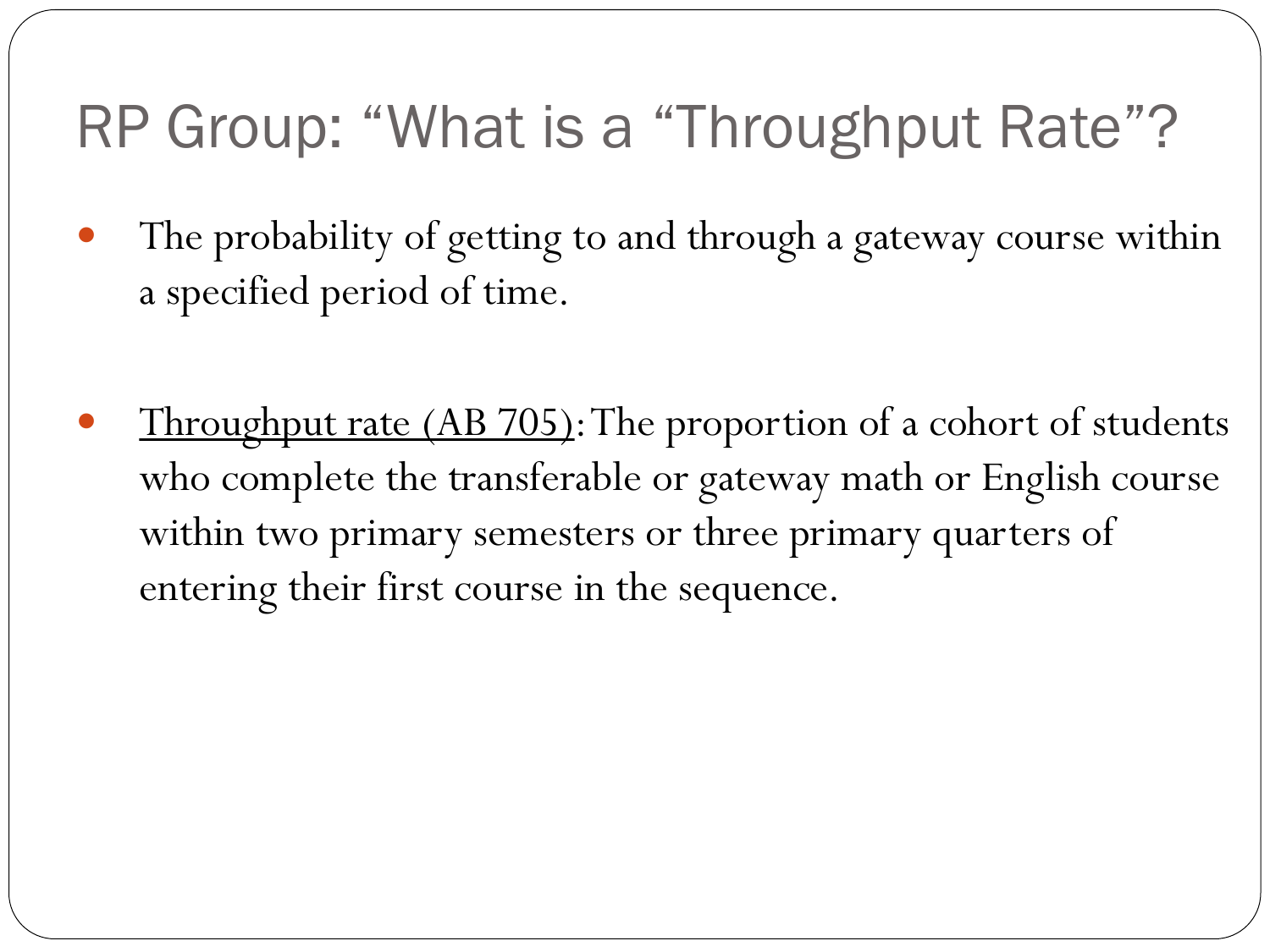#### Transfer-Level English Throughput Rates

#### 11th grade GPA < 1.9

- 43% pass rate
- $\bullet$  ~10% of students

11th grade >=1.9 and D or worse in 11th grade English

- 49% pass rate
- $\bullet$  ~5% of students

11th grade  $>=1.9$  and C- or better in 11th grade English

- 62% pass rate
- ~23% of students

#### 11th grade GPA >=2.6

- 80% pass rate
- $\bullet$  ~62% of students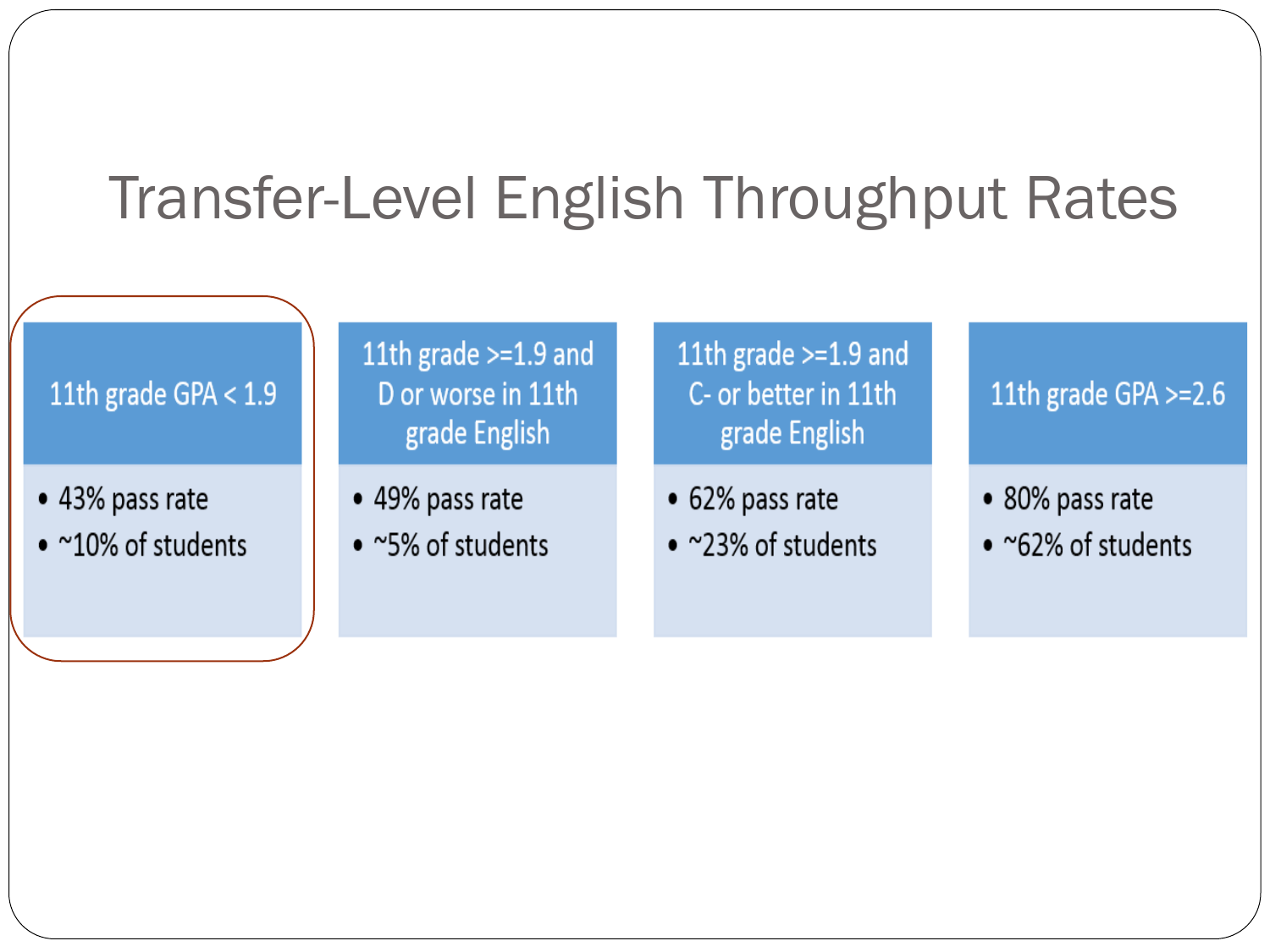## Maximizing Throughput: English

One-year English throughput rate by placement level for students with less than a 1.9 high school GPA

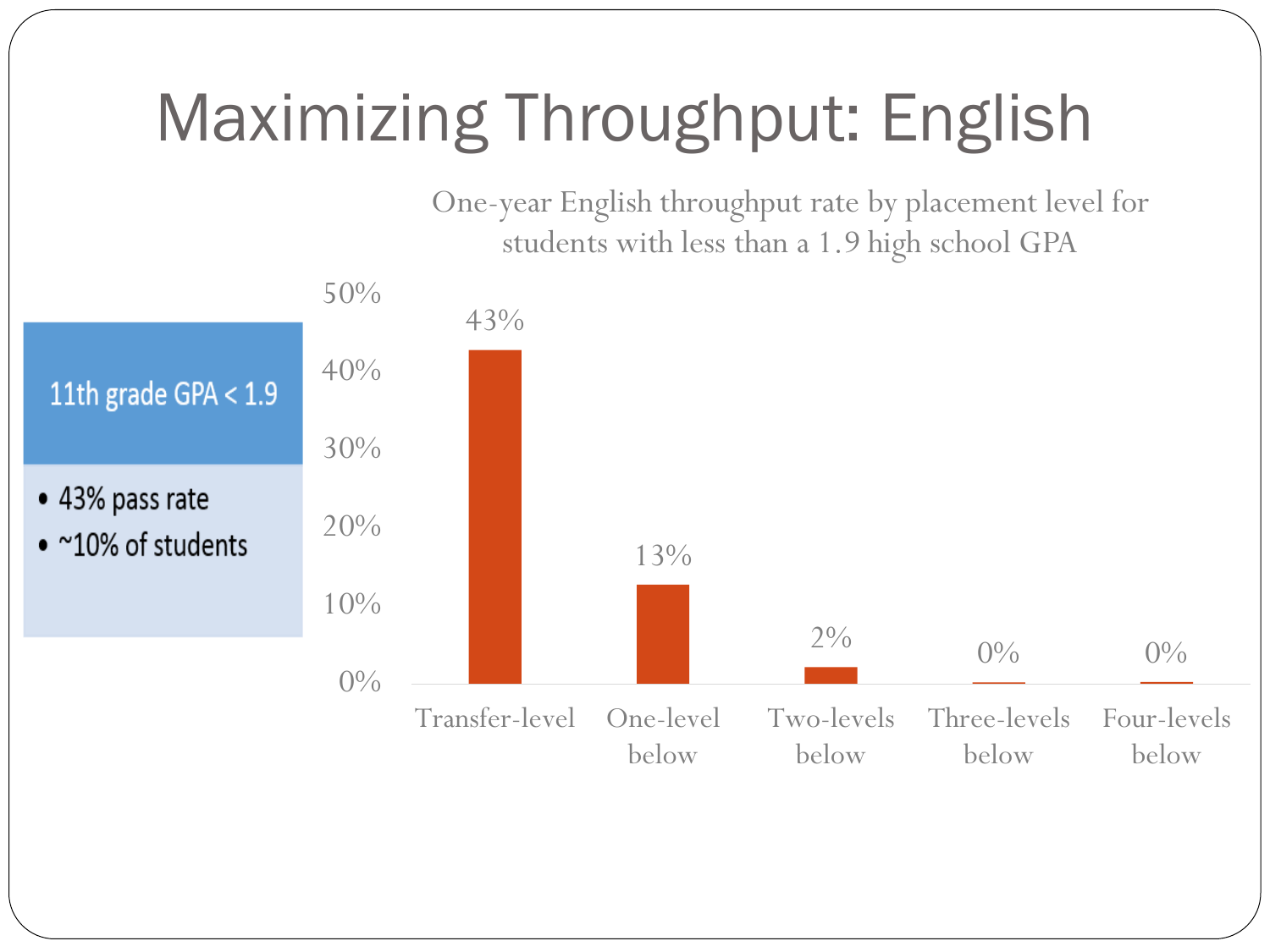### English Faculty AB 705 Summit

- Friday, April 13— Language Arts Division Training in Interest-Based Decision Making
	- Math faculty invited to join us.
- Saturday, April 14—English Faculty Summit to address this issue: How can the English program best prepare Porterville College students to read, write, and think critically at the transfer level when all in-coming students are placed directly into transfer English?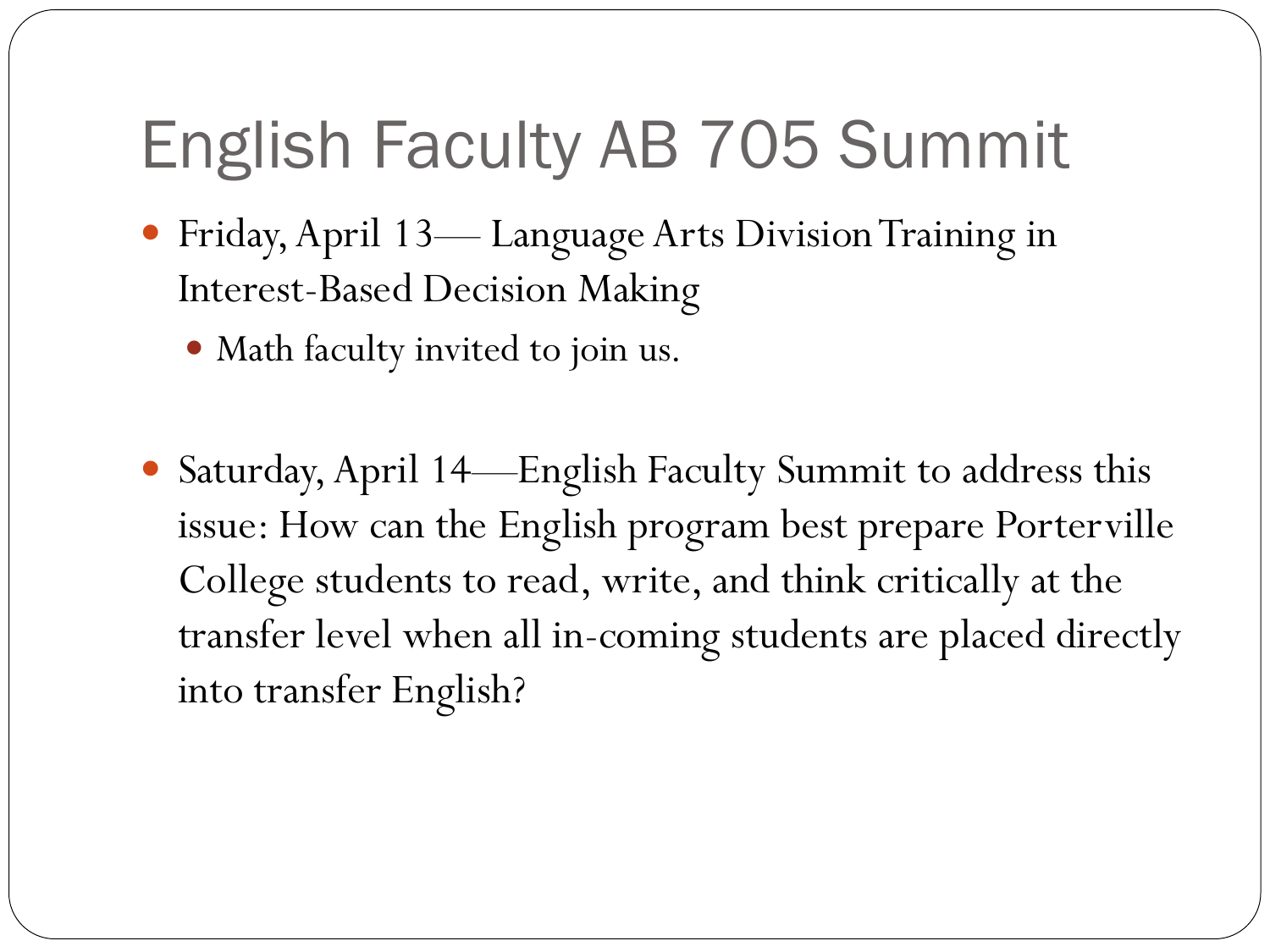### English AB 705 Straw Plan

- Moving from "pathways to transfer English" to "pathways through transfer English"
	- New courses and curriculum changes (transfer reading, 1unit latestart classes--research, grammar etc.)
	- Literacy Center with expansion of related services (workshops, classes, tutoring, mentoring, etc.)
	- Faculty Development—Full-time and Adjunct (integration of critical reading skills, writing across the curriculum, rigor and consistency)
	- Placement Plan prepared for unified communication with counseling before high school visits in Fall 2018
	- Plans for students who do not pass 101A in first attempt
	- Qualitative/Quantitative research on impact of changes—particular attention to student experiences and perspectives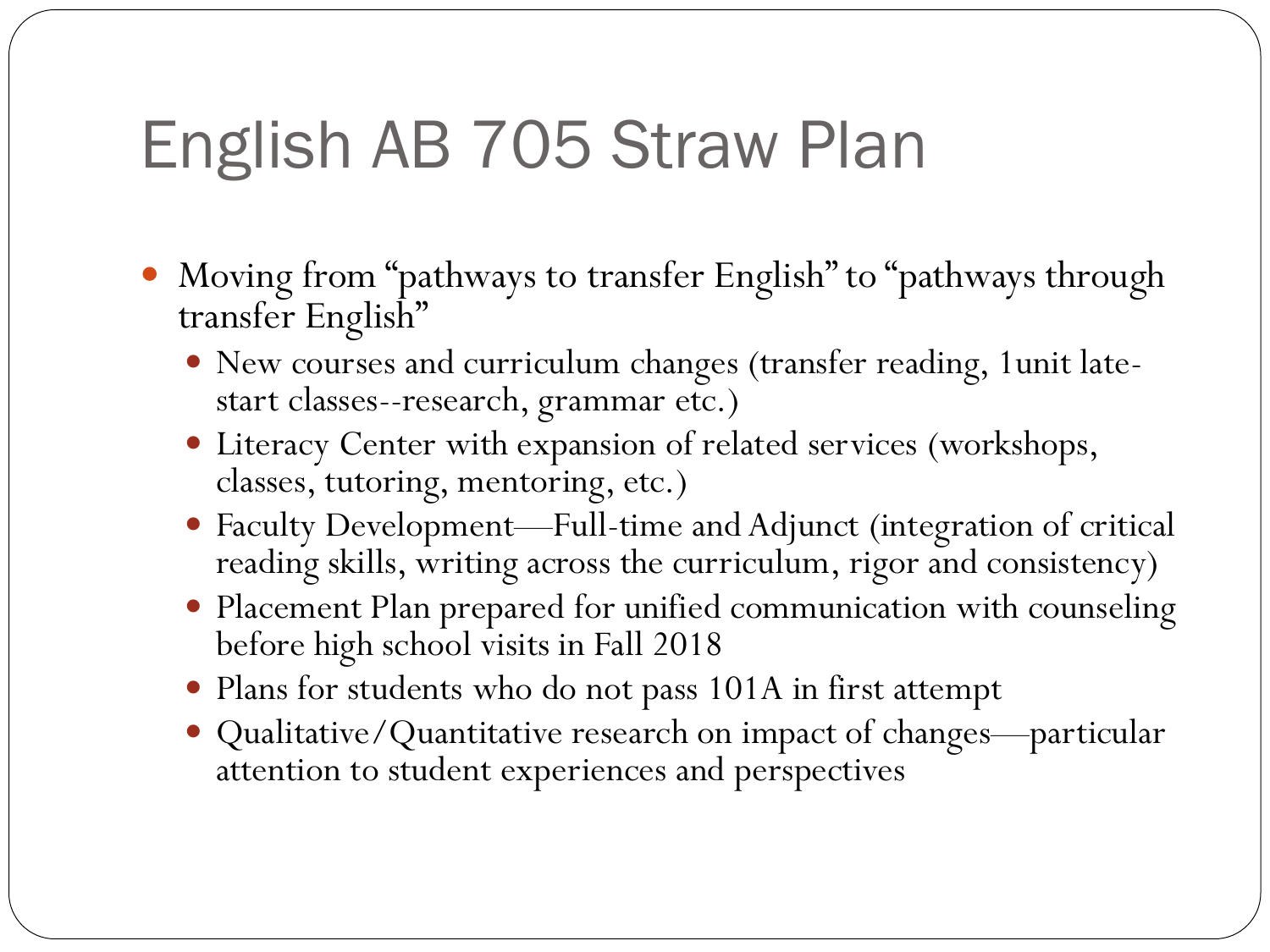## Parking Lot Questions

- What will happen to those students currently completing the basic skills courses when we stop offering that level of class?
- Will there be alternatives for students who fail English 101A three times?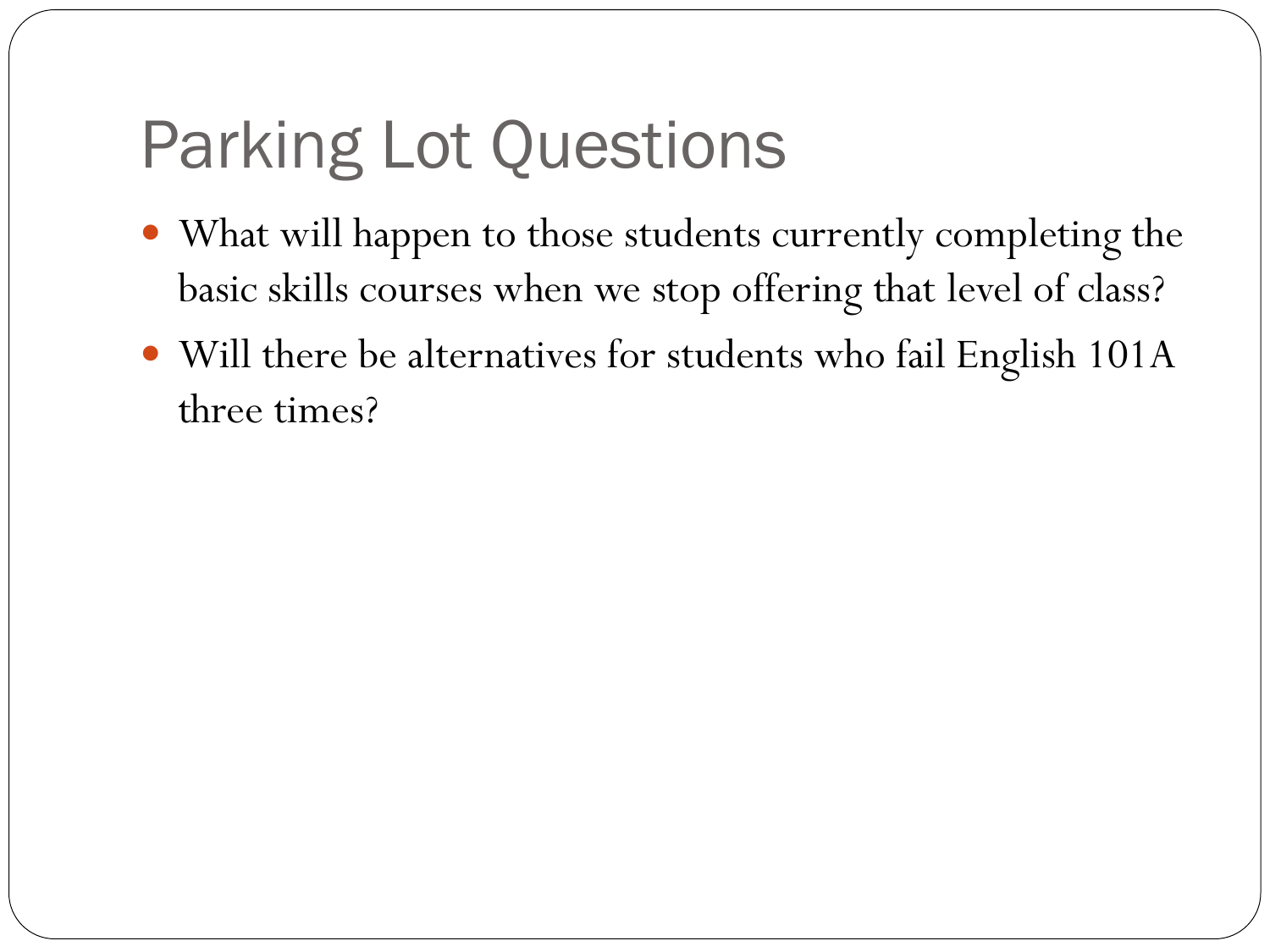#### Implementation--Math

- Intent of the legislation is the same—only those students deemed "highly unlikely to succeed" can be placed in below-transfer classes.
- Math is more complicated:
	- Data is less decisive
	- Different course sequences for STEM and Non-STEM majors
	- More resistance from math faculty statewide
- Specific math guidelines have not yet been issued. And there appears to be a difference between the State Faculty Senate and the California Acceleration Project over how the guidelines should be interpreted.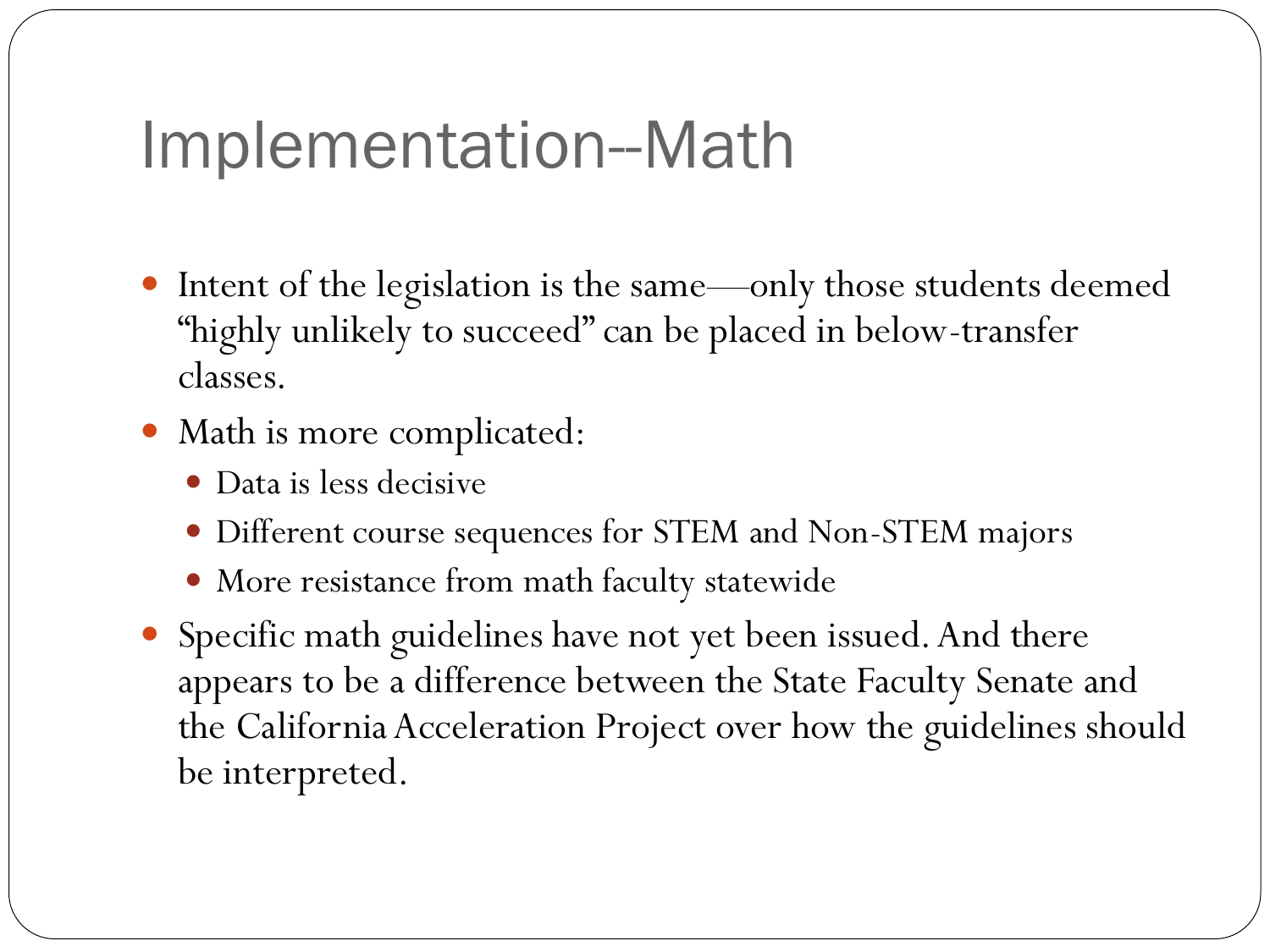#### Implications for other Disciplines

- If you have course or program with a pre-requisite of Level 1 English—Do you want to change the prerequisite to English 101A?
- If you have a course or a program with pre-requisite of Level 2 or below—Do you want to change it? If not, should English offer below-transfer level classes to meet the needs of these programs?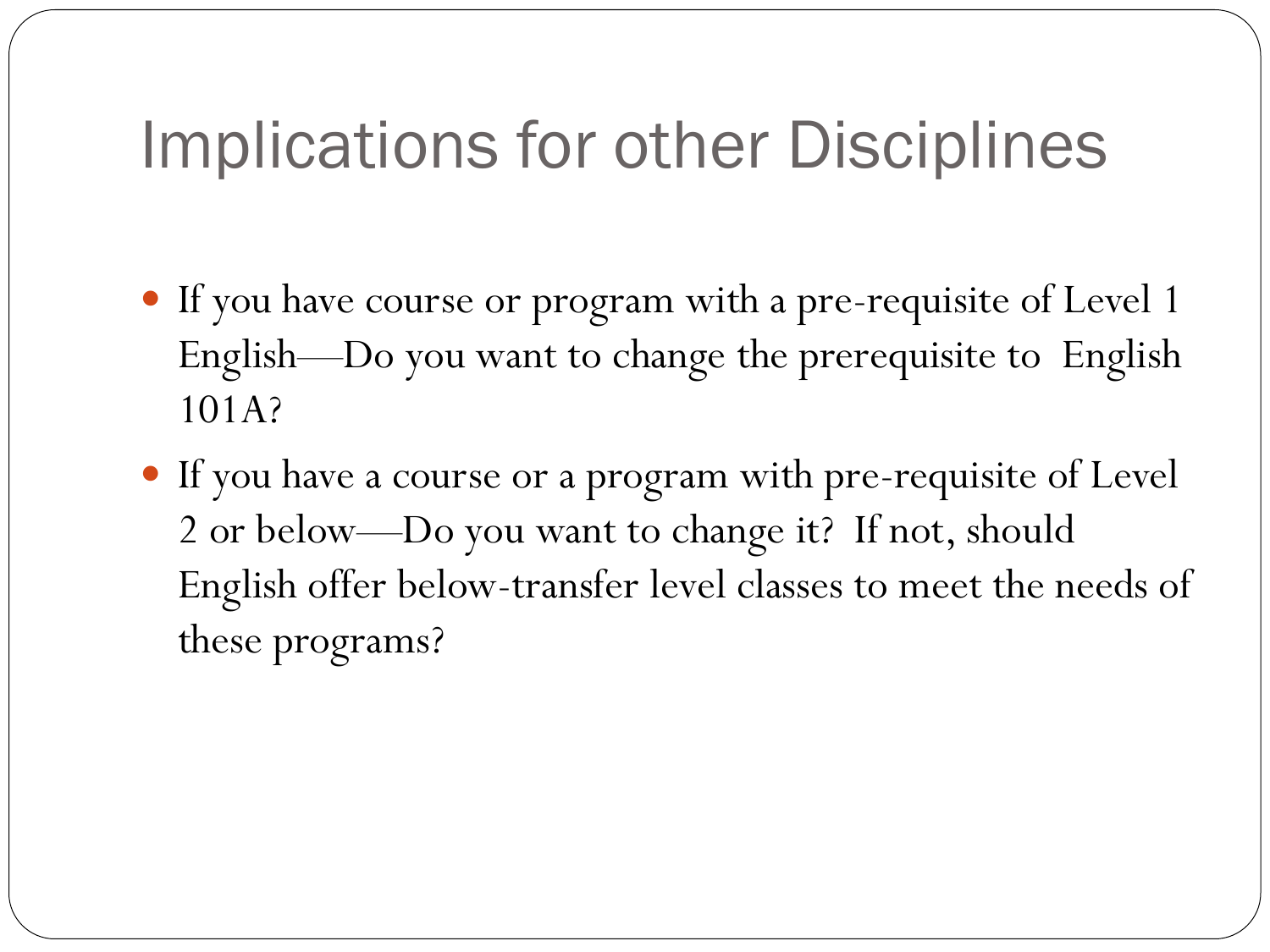#### Implications for Curriculum Committee

- English will redesign our program—and that may result in new courses as well as revision of current courses.
- Should English continue to update basic skills courses that we are no longer offering on the schedule?
- Other disciplines may choose to change their pre-requisites prior to Fall 2019.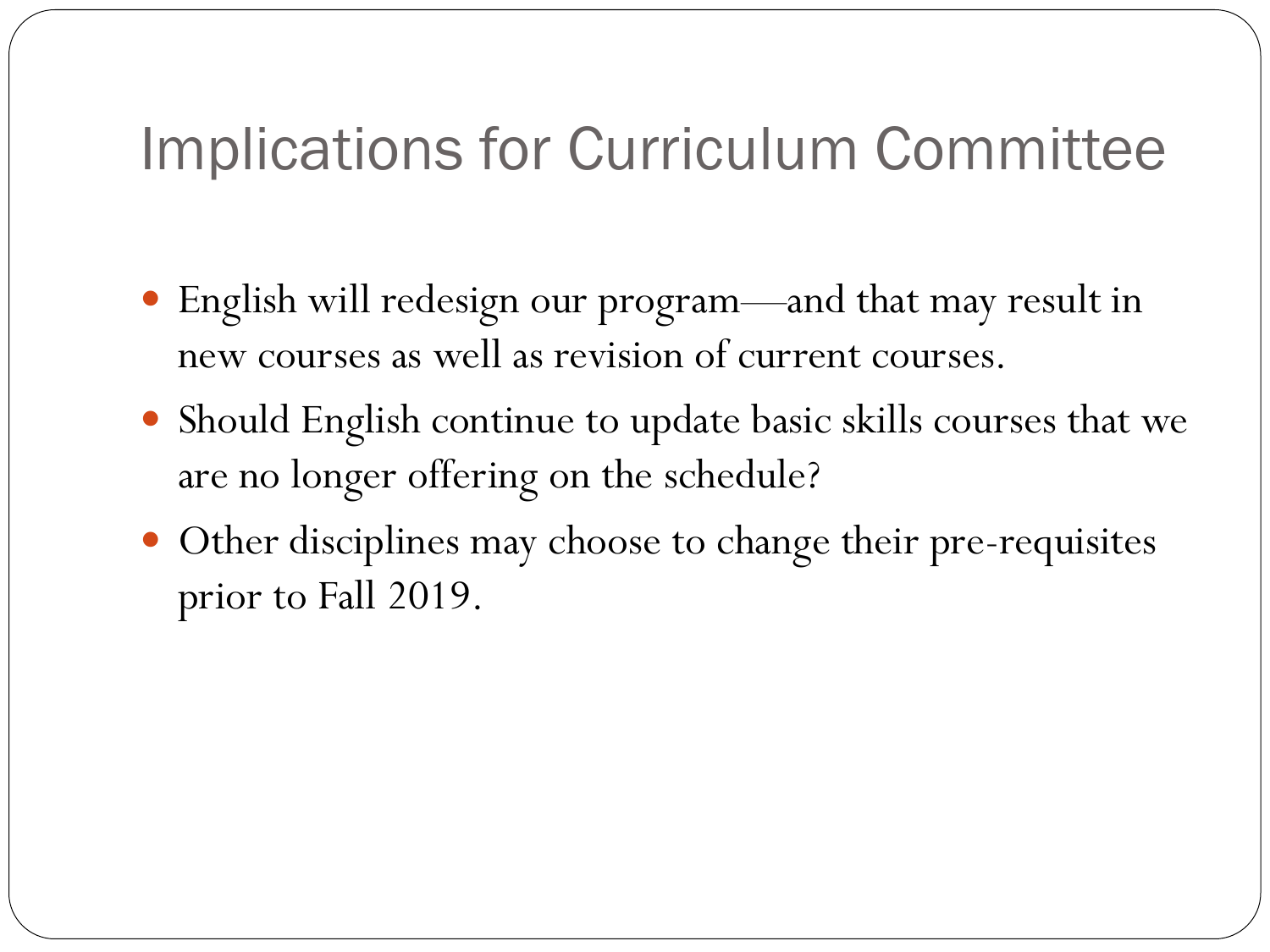#### Implementations for Learning Support **Services**

- Expansion of the PASS Program?
- Expansion of the Embedded Tutor Program?
- Expansion of the Campus Tutoring Programs?
- How can matriculation, counseling, English, and ESL work together to guide students to enroll in the courses most appropriate for them?
- How can counselors, English, and ESL work together to encourage retention and success for various groups of students enrolling in English 101A?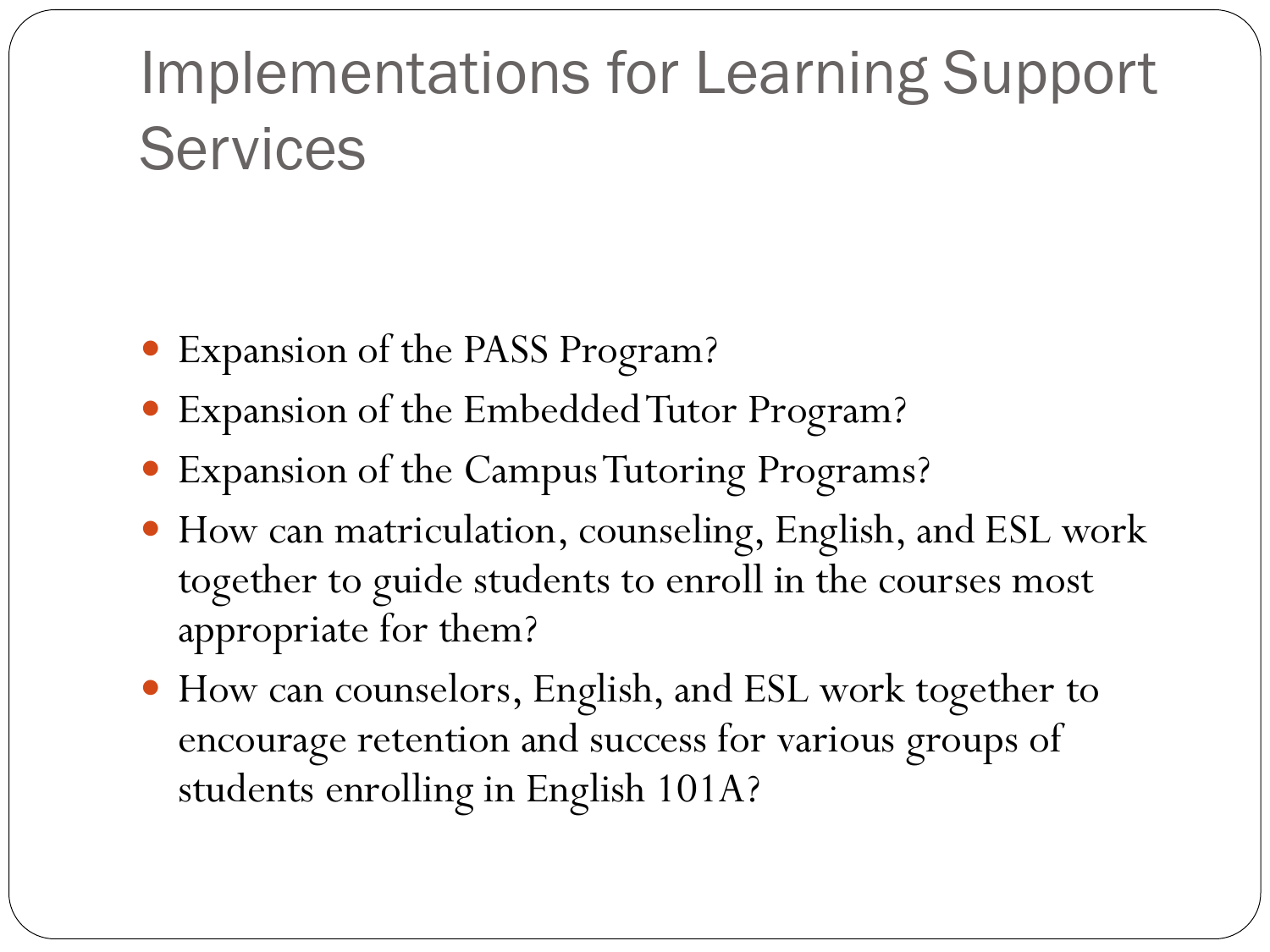### Implications for Counseling

- Counseling will continue to work closely with English and math department for implementation of multiple measures based on AB 705.
- Counseling will continue to work closely with high school partners to inform high school partners of changes in multiple measures based on AB 705 and the impact this will have on high school students course placement.
- Counseling will implement multiple measures based on AB 705 with incoming and returning students.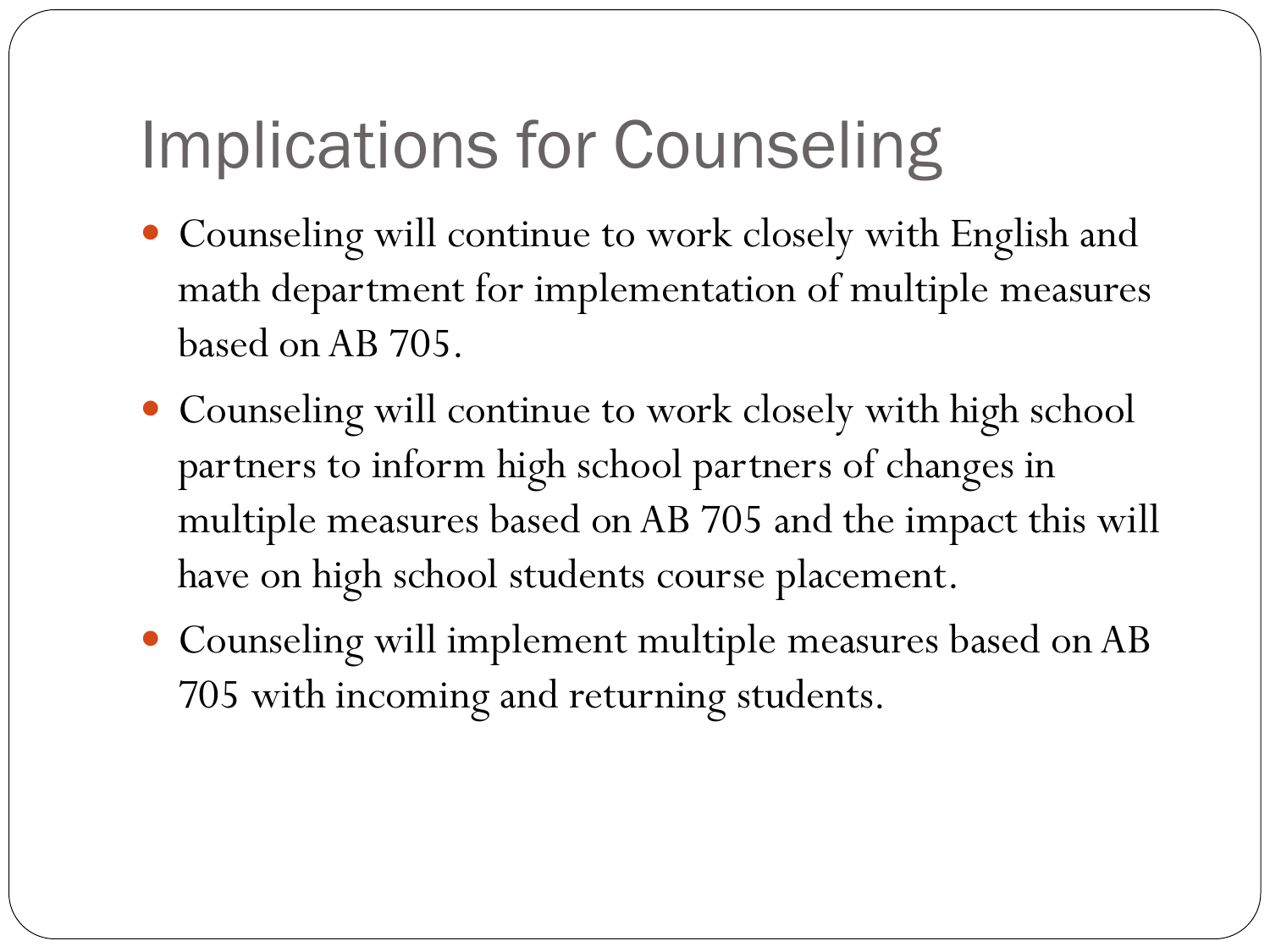#### Implications for Articulation

From the UC Articulation Coordinator:

- --How the CCC conducts their placement process is up to the CCC.
- --The CCC determines whether a student has met the requirement to place into a course.
- --If a CCC intensive or blended course otherwise meets all the criteria for approval, then the intensive course, if approved for the TCA, will earn the equivalent units as the UCtransferable portion of the course.